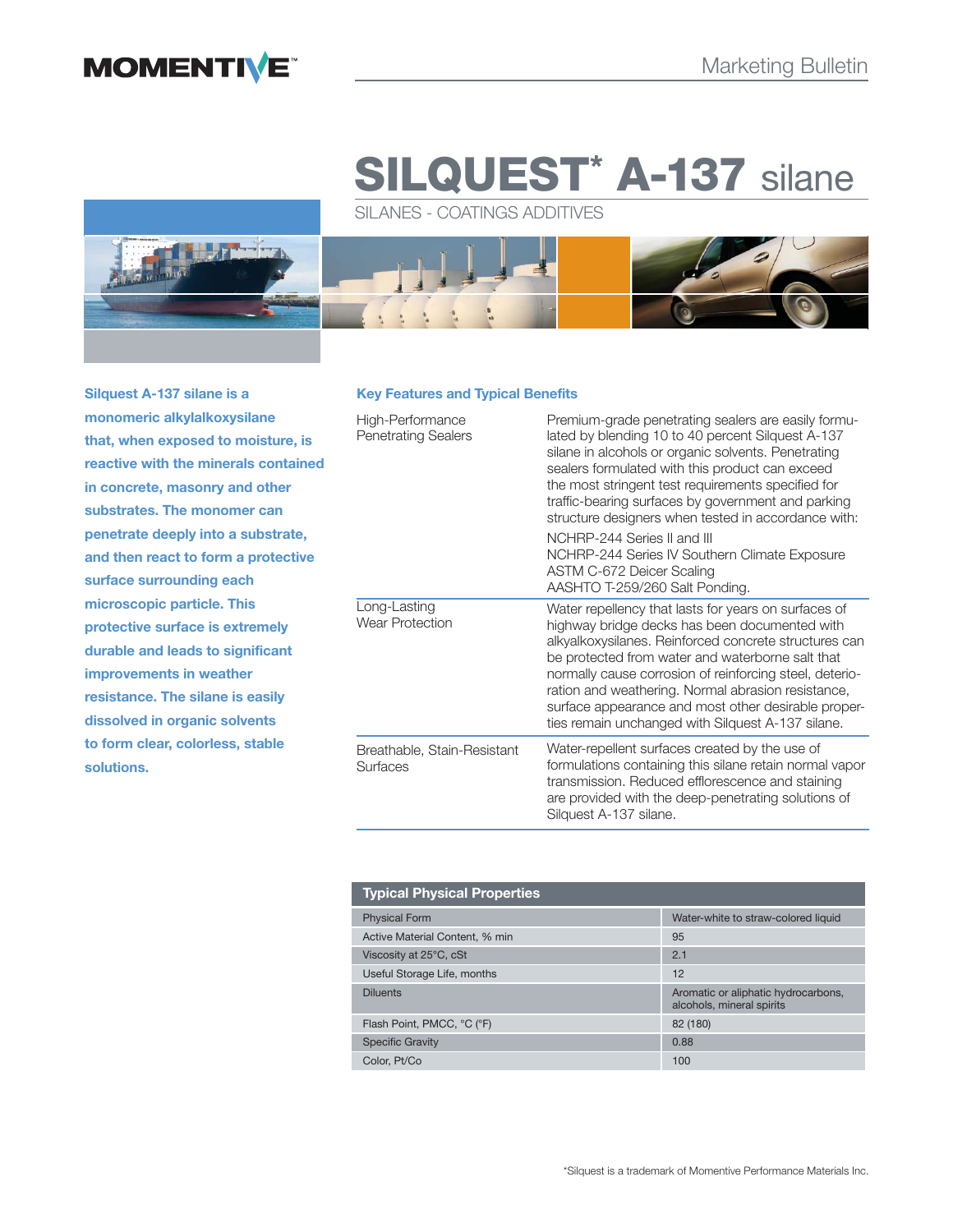#### **Potential Applications**

Penetrating sealers containing Silquest A-137 silane can provide excellent protection for bricks, stone, masonry, wood and other substrates. Surfaces can be put into service within a few minutes. The performance of many existing water-repellent, sealer, stain and coating formulations can also be enhanced by the addition of Silquest A-137 silane and/or other Silquest silanes.

The dispersibility and compatibility of filler and pigment particles in coating and sealant formulations can be improved by adding Silquest A-137 silane to the coating formulation, or by using it as a pre-treatment for the pigments. The particulate surface is made more hydrophobic and organic-like. Consequently, it becomes more compatible with typical coating, adhesive and sealant vehicles.

#### **Industry Standards**

Penetrating sealers based on Silquest A-137 silane have been approved for use on highways and bridges; parking structures; runways and airports; water ways; cooling towers; and marine, offshore, and coastal structures exposed to salt spray. The table below shows test results obtained with Silquest A-137 silane formulations that exceed NCHRP-244 test requirements often specified by government and parking structure designers.

#### **NCHRP-244 Series II Test Results(1)**

|                                  | 20% Silguest A-137 Silane         |              |  |
|----------------------------------|-----------------------------------|--------------|--|
|                                  | In Mineral Spirits In Isopropanol |              |  |
| Weight-gain Reduction, %         | >80                               | >84          |  |
| Chloride Ion Reduction, %        | >82                               | >86          |  |
| Average Depth of Penetration, in | $0.12$ to $0.20$                  | 0.12 to 0.20 |  |

(1) Test results presented are only to be used as indicators of whether a product met, or did not meet, certain performance criteria. The results do not constitute a representation or warranty as to the safety or efficacy of a product or its fitness for a particular purpose or use.

#### **Patent Status**

Nothing contained herein shall be construed to imply the nonexistence of any relevant patents or to constitute the permission, inducement or recommendation to practice any invention covered by any patent, without authority from the owner of the patent.

#### **Product Safety, Handling and Storage**

Customers considering the use of this product should review the latest Material Safety Data Sheet and label for product safety information, handling instructions, personal protective equipment if necessary, and any special storage conditions required. Material Safety Data Sheets are available at www.momentive.com or, upon request, from any Momentive Performance Materials representative. Use of other materials in conjunction with Momentive Performance Materials products may require additional precautions. Please review and follow the safety information provided by the manufacturer of such other materials.

#### **Limitations**

Customers must evaluate Momentive Performance Materials products and make their own determination as to fitness of use in their particular applications.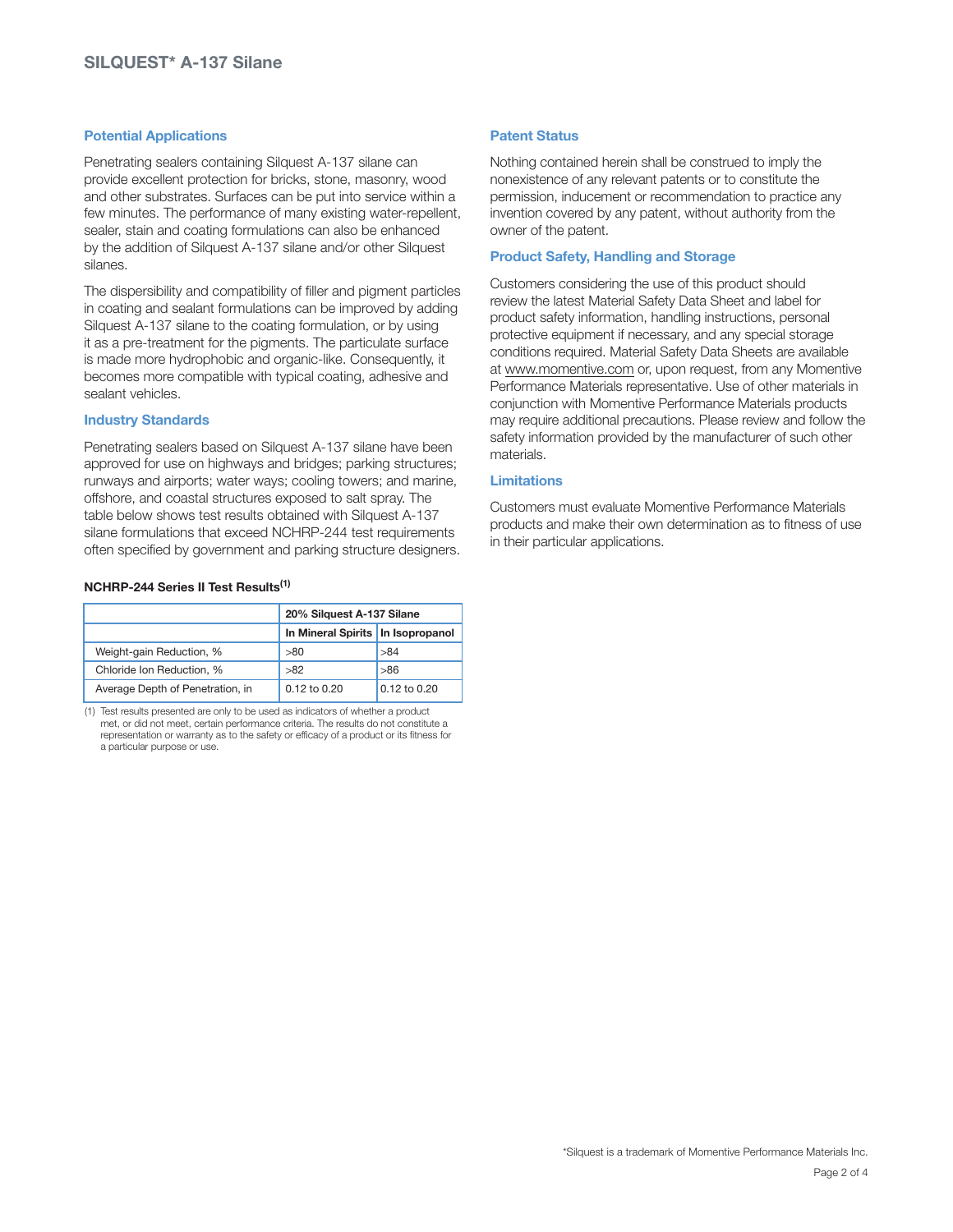### **Emergency Service**

Momentive Performance Materials maintains an around-the-clock emergency service for its products. The American Chemistry Council (CHEMTREC) and CareChem24 International also maintain an around-the-clock emergency service for all chemical products:

| Location                      | Momentive Performance Materials Products                                                                                              | All Chemical Products               |
|-------------------------------|---------------------------------------------------------------------------------------------------------------------------------------|-------------------------------------|
| Mainland U.S., Puerto Rico    | 518.233.2500                                                                                                                          | CHEMTREC: 800.424.9300              |
| Alaska, Hawaii                | 518.233.2500                                                                                                                          | CHEMTREC: 800.424.9300              |
| Canada                        | 518.233.2500                                                                                                                          | CHEMTREC: 800.424.9300              |
| Europe                        | +518.233.2500                                                                                                                         | +44.(0)208.762.8322 (UK)            |
|                               | (Albanian, Czech, Danish, Dutch, English, Finnish, French,                                                                            |                                     |
|                               | German, Greek, Hungarian, Italian, Lithuanian, Norwegian,                                                                             |                                     |
|                               | Polish, Portuguese, Romanian, Russian, Serbo-Croatian,                                                                                |                                     |
|                               | Slovak, Spanish, Swedish, Turkish, Ukrainian)                                                                                         |                                     |
| Middle East.                  |                                                                                                                                       |                                     |
| All countries, except Israel  | +518.233.2500                                                                                                                         | +961.3.487.287 (Lebanon)            |
| Middle East, Israel           | +518.233.2500                                                                                                                         | +44.(0)208.762.8322 (UK)            |
| Latin America, Asia/Pacific.  | +518.233.2500                                                                                                                         | CHEMTREC: +1-703.527.3887 (collect) |
| all other locations worldwide |                                                                                                                                       |                                     |
| At sea                        | Radio U.S. Coast Guard, which can directly contact<br>Momentive Performance Materials at 518,233,2500 or<br>CHEMTREC at 800.424.9300. |                                     |

DO NOT WAIT. Phone if in doubt. You will be referred to a specialist for advice.